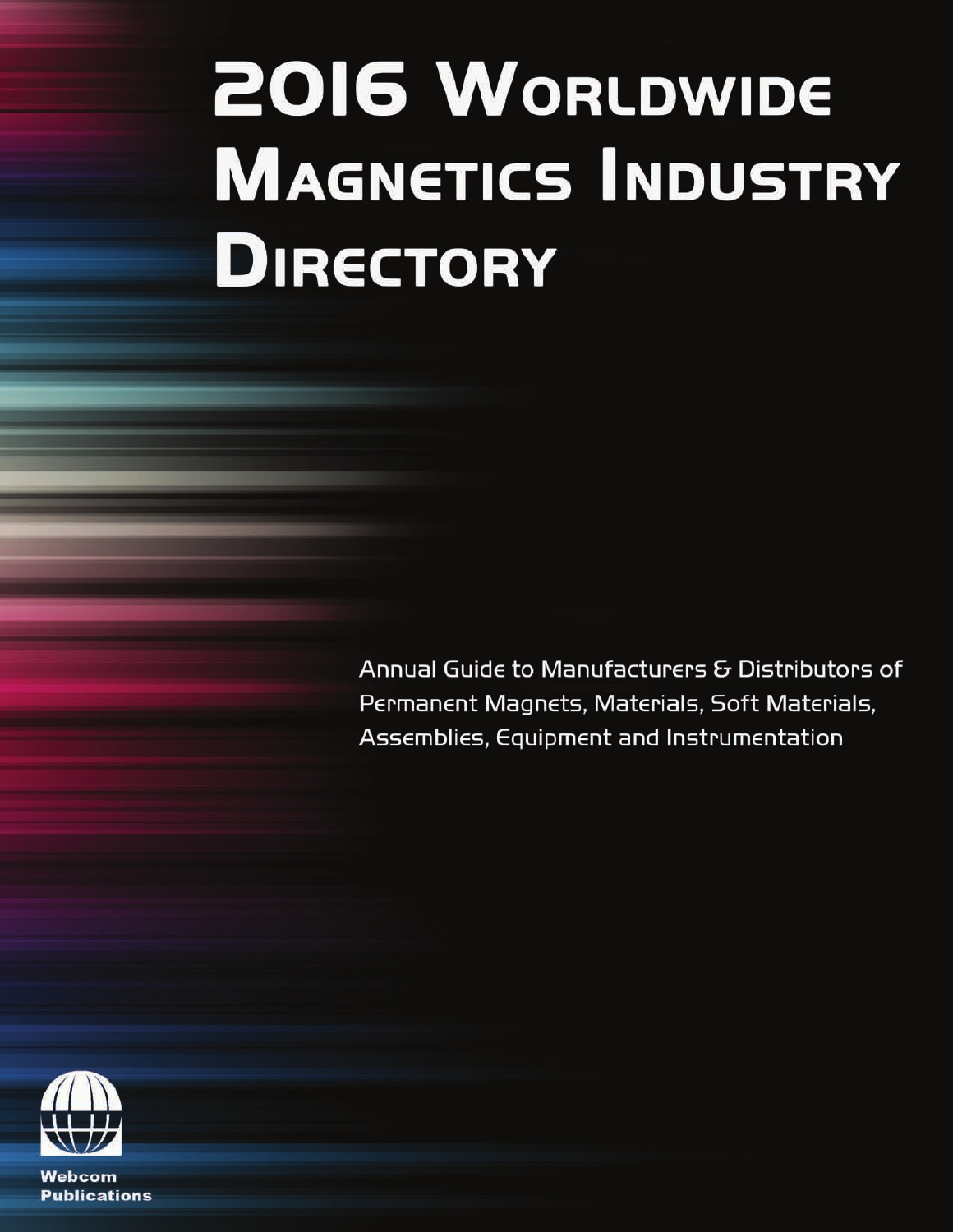# 2016 Worldwide **Magnetics Industry Directory**

16TH Edition

\_\_\_\_\_\_\_\_\_\_\_\_\_\_\_\_\_\_\_\_\_\_\_\_\_\_\_\_\_\_

A Webcom Communications Publication

© 2016. Webcom Communications Corp. All rights reserved. No part of this publication may be reproduced or stored in any retrieval system or transmitted in any form or by any means; electronic, mechanical, photocopying, recording or otherwise, without the written permission of the publisher.

This book is sold with the expressed understanding and agreement that the information and data within it will be solely for internal use and not for sale or distribution to third parties.

The Magnetics Industry Directory is published annually. It has been compiled from information supplied by the companies listed and other sources deemed reliable. Webcom Communications Corp. does not assume any liability for the accuracy or completeness of the information herein, except to correct errors that are brought to the editor's attention for the next updated edition.

**2016 Worldwide Magnetics Industry Directory**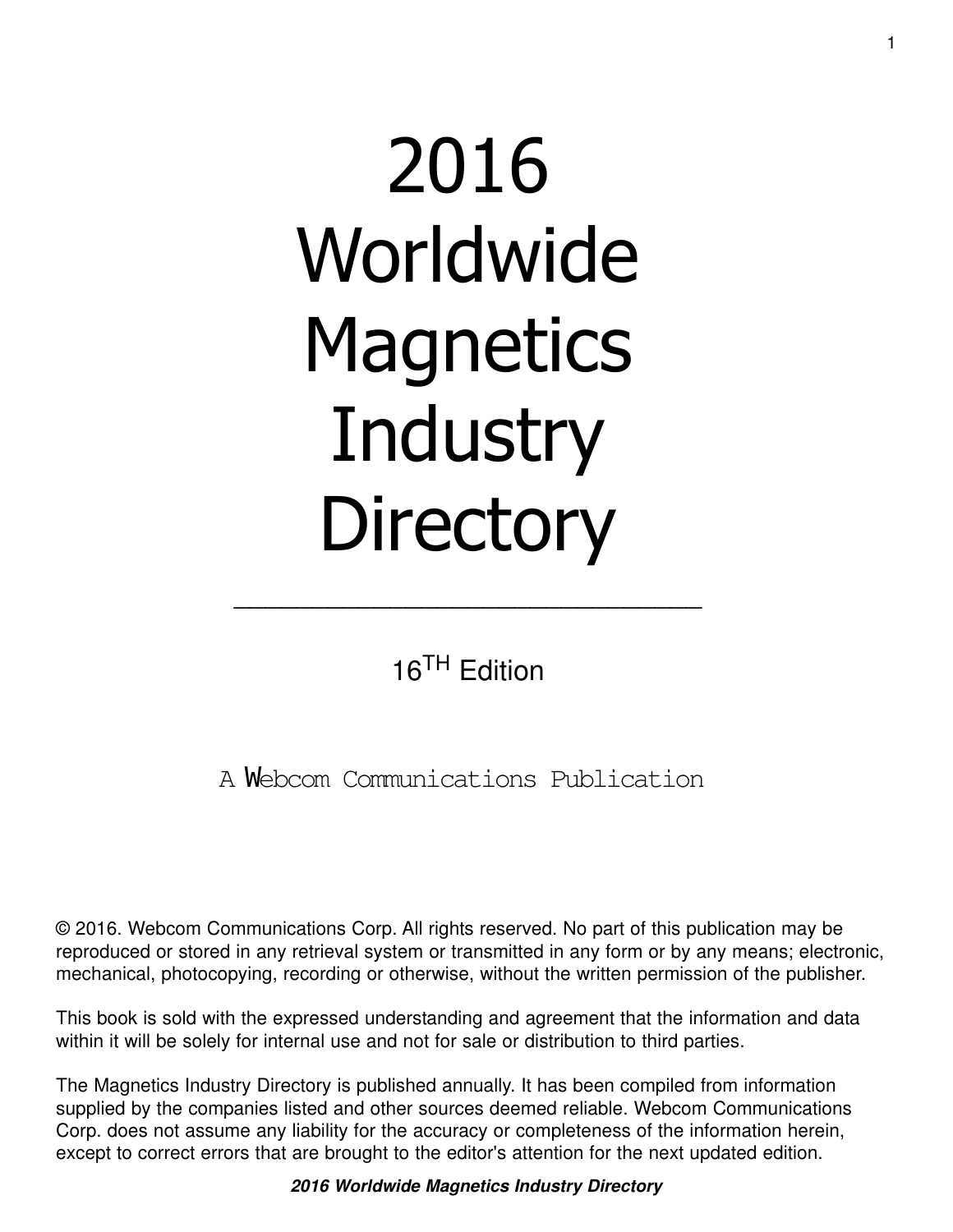# **Table of Contents**

| 3                                                       |   |
|---------------------------------------------------------|---|
| How to use this directory                               |   |
| How to update listing information                       |   |
| Can't find a company? We'll search for you              |   |
| How to add a company listing                            |   |
| (All companies and organizations listed alphabetically) | 4 |

**Contact Us: Webcom Communications Corporation** 7355 E. Orchard Road, Suite 100 Greenwood Village, CO 80111, U.S.A. Phone: 720-528-3770 Fax: 720-528-3771 E-Mail: marcv@webcomcommunications.com www.magneticsmagazine.com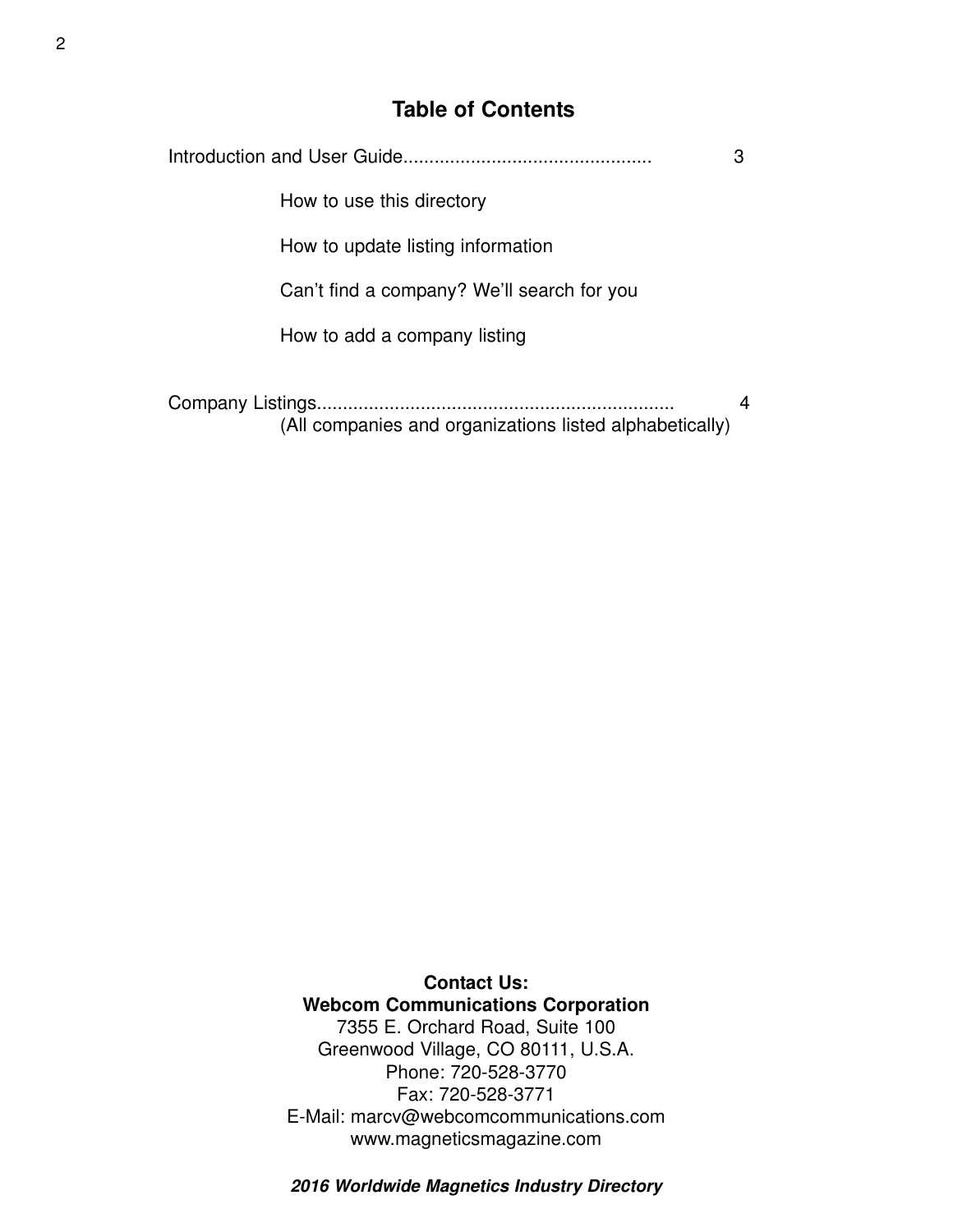# **Introduction**

Welcome to the 2016 Magnetics Industry Directory.

We are dedicated to serving as your comprehensive source for useful information regarding the magnetics industry.

This is the sisteenth edition of this publication. As we continue to update this information for future editions, we welcome being notified of any corrections, additions or deletions that should be made. Any such changes should be submitted by mail, fax or e-mail to the location/address shown on the introductory pages of this book.

You may also update your listing online at www.infowebcom.com/account/createAccount.php

The Editors

# **How To Use This Directory**

The 2016 Magnetics Industry Directory contains listing and profiles of companies that are involved in the manufacturing and distribution of magnets and magnetic assemblies and related products and services.

Information in the 2016 Magnetics Industry Directory primarily comes directly from the companies themselves and is verified whenever possible; however, Webcom makes no guarantee of accuracy.

### **To Update Your Listing**

We encourage you to contact us at any time with updates or changes to your company's listing. We also encourage you to send us your company announcements and press releases, as these help keep our records current.

# **Can't Find A Company? We'll Search For You**

Can't find the company your looking for? In an industry that changes as rapidly as this one does, it's always possible that we've overlooked some firms. If you are looking for a specific company and can't find it, just call or fax us. Our editors will try their best to locate the company for you.

# **Your Company Should Be Listed, But Isn't?**

Not finding your company in the The 2016 Magnetics Industry Directory? If it is a company involved in the magnetic industry, it should be listed in the 2016 Magnetics Industry Directory. So, kindly submit the listing form included at the back of this publication or submit your listing online at http://www.infowebcom.com/account/createAccount.php and we will update/list your information.

#### **2016 Worldwide Magnetics Industry Directory**